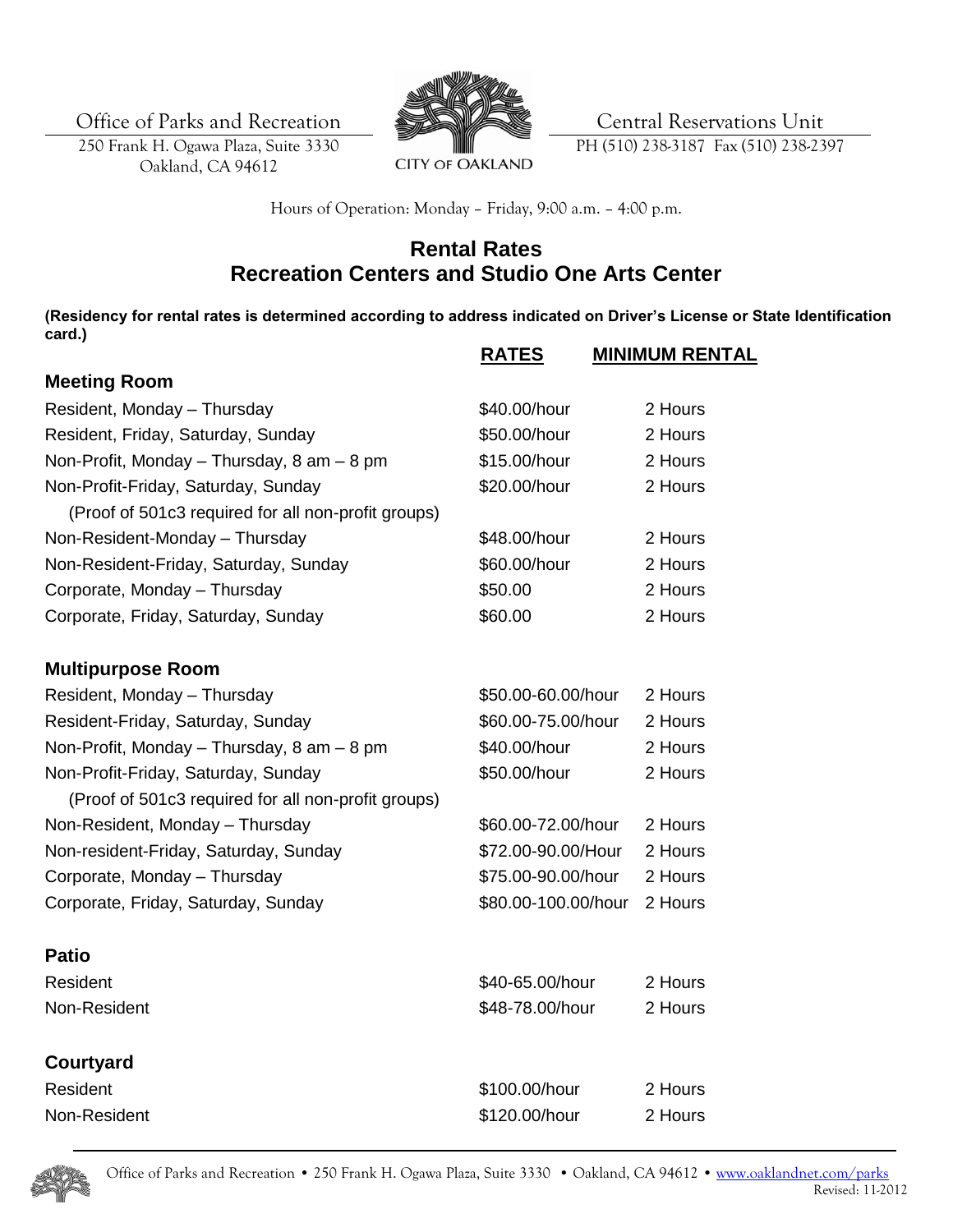# **Recreation Center Rental Rates (cont)**

## **Great/Upper Hall/Theater**

| Resident, Monday - Friday, 8 am - 8 pm              | \$65.00/hour                 | 2 Hours  |
|-----------------------------------------------------|------------------------------|----------|
| Resident, Friday, 8 pm-12 am, Saturday/Sunday       | \$80.00/hour                 | 2 Hours  |
| 9 am - 12 Midnight                                  |                              |          |
| Resident, Friday/Saturday, Overtime to 1 am         | \$200.00/hour                | Per Hour |
| Non-Resident, Monday - Friday, 8 am - 8 pm          | \$78.00/hour                 | 2 Hours  |
| Non-Resident, Friday, 8 pm-12 am, Saturday/Sunday   | \$96.00/hour                 | 2 Hours  |
| 9 am - 12 Midnight                                  |                              |          |
| Non-Resident, Friday/Saturday, Overtime to 1 am     | \$240.00/hour                | Per Hour |
| <b>Kitchen</b>                                      |                              |          |
| a. With room rental                                 | \$50.00-100.00               | Per Use  |
| b. Without room rental                              | \$50.00-100.00/hour          | 2 Hours  |
| <b>Gymnasium (Practice)</b>                         |                              |          |
| Resident, Monday - Thursday, 8 am - 8 pm            | \$60.00-75.00/hour           | 2 Hours  |
| Resident, Friday, Saturday, Sunday                  | \$80.00-95.00/hour           | 2 Hours  |
| Non-Profit, Monday - Thursday, 8 am - 8 pm          | \$45.00/hour                 | 2 Hours  |
| Non-Profit, Friday, Saturday, Sunday                | \$55.00/hour                 | 2 Hours  |
| (Proof of 501c3 required for all non-profit groups) |                              |          |
| Non-Resident, Monday - Thursday, 8 am - 8 pm        | \$72.00-90.00/hour           | 2 Hours  |
| Non-Resident, Friday, Saturday, Sunday              | \$96.00-114.00/hour          | 2 Hours  |
| <b>Gymnasium (Games)</b>                            |                              |          |
| Resident, Monday Thursday                           | \$100.00-125.00/hour 2 Hours |          |
| Resident, Friday, Saturday, Sunday                  | \$130.00-145.00/hour 2 Hours |          |
| Non-Profit, Monday - Thursday, 8 am - 8 pm          | \$90/hour                    | 2 Hours  |
| Non-Profit, Friday, Saturday, Sunday                | \$120/hour                   | 2 Hours  |
| (Proof of 501c3 required for all non-profit groups) |                              |          |
| Non-Resident, Monday - Thursday, 8 am - 8 pm        | \$120.00-150.00/hour 2 Hours |          |
| Non-Resident, Friday, Saturday, Sunday              | \$156.00-174.00/hour 2 Hours |          |
| <b>Gymnasium (Non-Sporting Events)</b>              |                              |          |
| Resident, Monday Thursday                           | \$100.00-125.00/hour 2 Hours |          |
| Resident, Friday, Saturday, Sunday                  | \$130.00-145.00/hour 2 Hours |          |
| Non-Profit, Monday - Thursday, 8 am - 8 pm          | \$90/hour                    | 2 Hours  |
| Non-Profit, Friday, Saturday, Sunday                | \$120/hour                   | 2 Hours  |
| (Proof of 501c3 required for all non-profit groups) |                              |          |
| Non-Resident, Monday - Thursday, 8 am - 8 pm        | \$120.00-150.00/hour 2 Hours |          |
| Non-Resident, Friday, Saturday, Sunday              | \$156.00-174.00/hour 2 Hours |          |